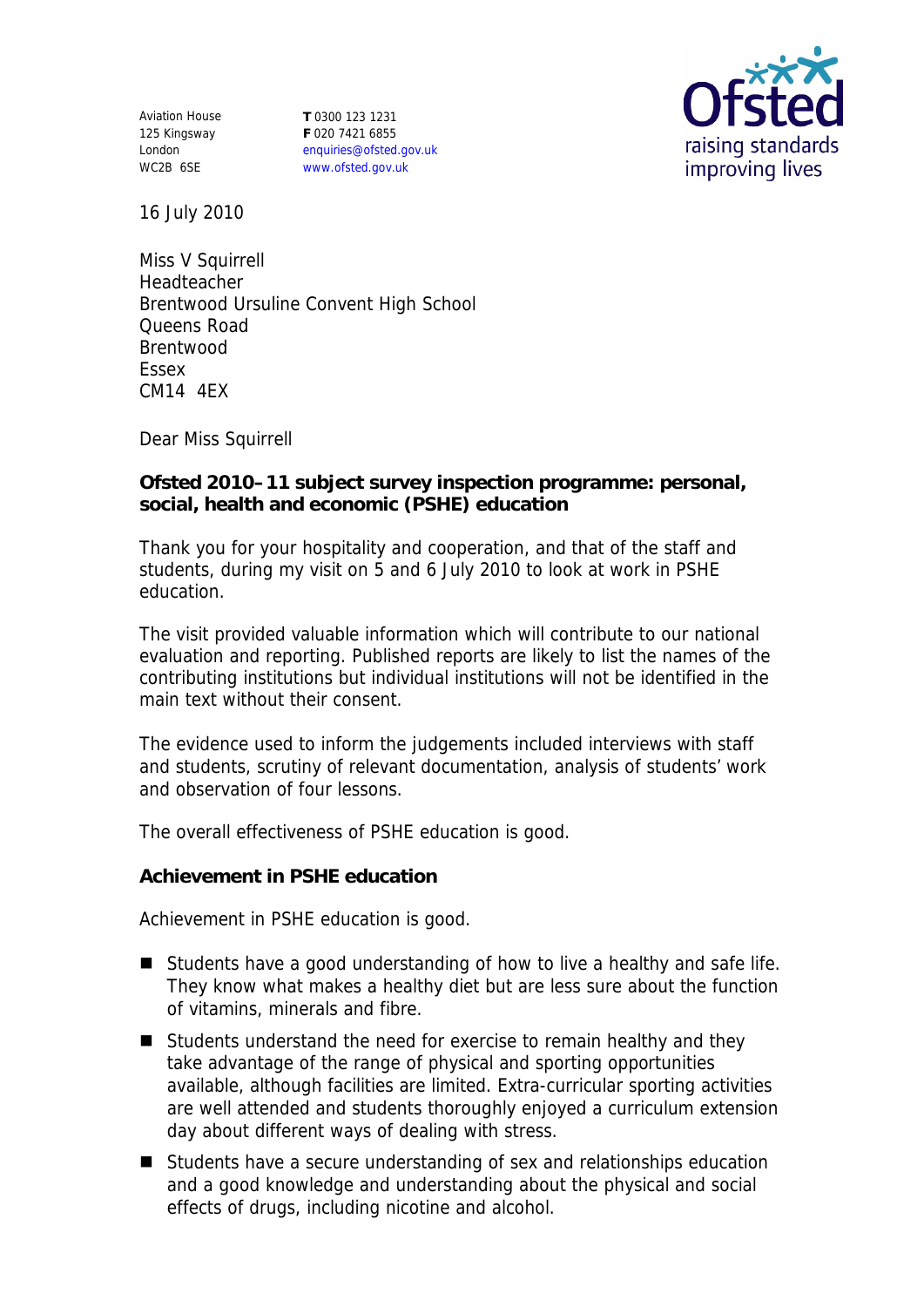- All students, including those with special educational needs and/or disabilities, make good progress in these areas. Students from minority ethnic backgrounds are included very well and make good progress.
- Students are able to identify and discuss the importance of a variety of social and personal relationships and how these impact on their lives, especially through work in religious education and drama. They have practised resisting peer-group pressure using drama techniques.
- Students have a sound knowledge of basic economic concepts, such as profit, credit and debt. They have good opportunities to put their skills into practice by running their own fundraising activities, businesses and enterprises on curriculum extension days. They have good careers education, know their Connexions adviser and feel they are well prepared for the next stage of their education.
- Personal development is outstanding; students are highly articulate, open and self-confident with positive attitudes towards their learning in PSHE education. They appreciate the opportunities they are given to express their own views and debate and discuss. They feel they are listened to and taken seriously. They appreciate the opportunities for reflection and meditation which come through the retreats that are provided.

**Quality of teaching of PSHE education**

The quality of teaching of PSHE education is good.

- Teachers set high expectations for learning and behaviour. They have good subject knowledge of their own areas, for example, in food and nutrition and in English, but confidence and expertise to teach PSHE education is more variable.
- **E** Lessons are generally planned well. However, they do not always have specific learning objectives for PSHE education.
- The quality of classroom teaching is good. Lessons are characterised by positive relationships and excellent discipline and behaviour management. The range of activities is good, and lessons often benefit from the school's specialist performing arts status which means many staff are trained in using drama techniques.
- Outstanding use is made of a range of external speakers, theatre companies and dance groups to support PSHE learning on curriculum extension days.
- Some of the learning in PSHE education is assessed through subjects and some external accreditation, such as the St John's first aid certificate, is available. However, no formal system is in place for assessing PSHE learning or reporting to parents.

**Quality of the curriculum in PSHE education**

The quality of the PSHE curriculum is good.

■ PSHE education permeates the whole curriculum because of the school's Catholic Mission statement. It is taught through strands in other subjects,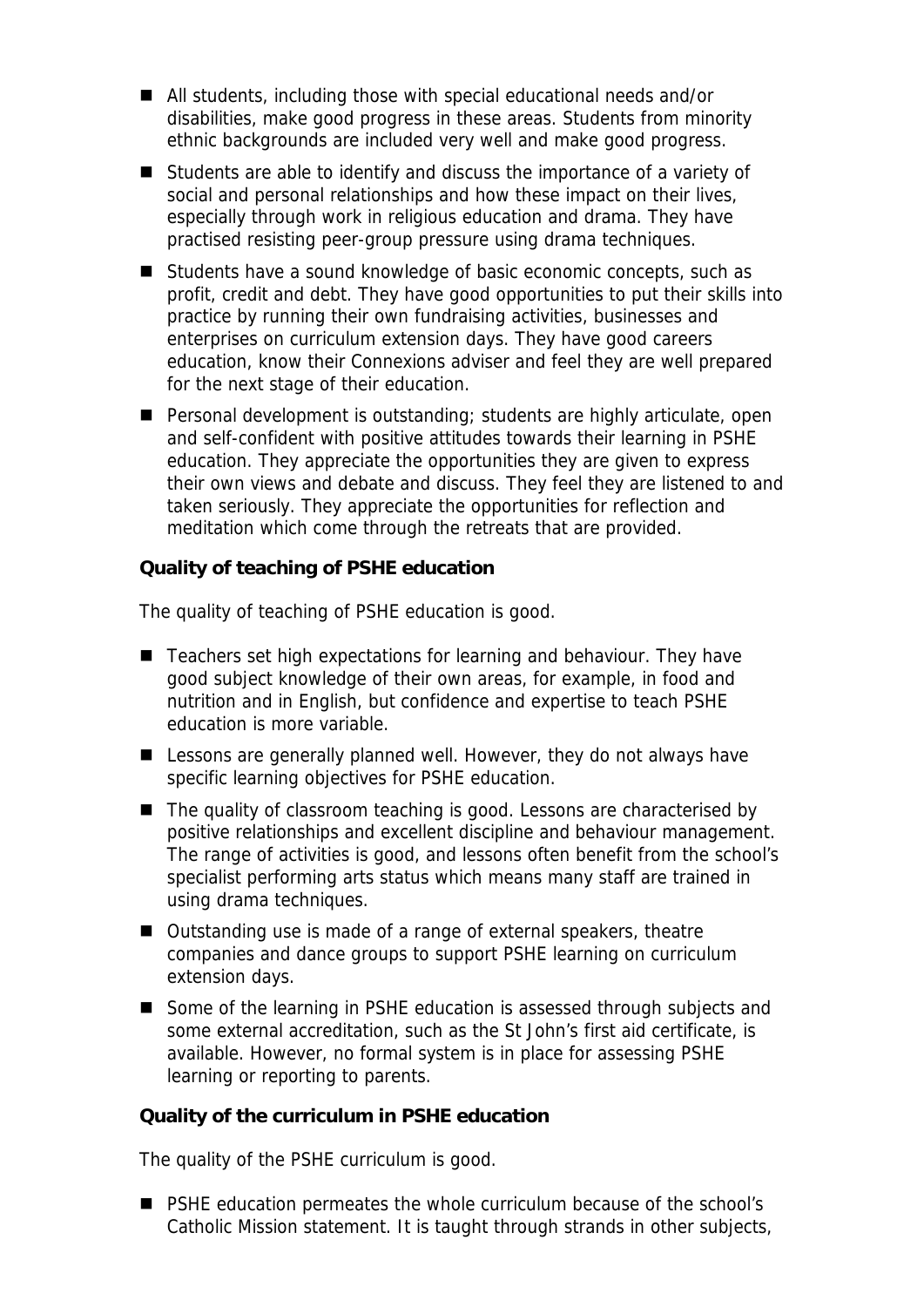through some tutor periods and through well-organised curriculum extension days. However, because no discrete lessons are provided, the curriculum is fragmented and there are no specific schemes of work for PSHE education. The school recognises this challenge and is planning to review provision.

- PSHE education is supported and underpinned by the achievement of the Healthy Schools award and the Essex Gold award for healthy eating. These have focused the school on improving healthy eating and increasing exercise.
- Careers education and quidance are well-organised and links with the Connexions Service are good. However, in the sixth form, insufficient attention is given to the needs of students who do not wish to go for Higher Education.
- The wide range of enrichment and extra-curricular activities gives students outstanding opportunities to apply and practise their personal and social skills.
- The impact of performing arts specialist status on PSHE education is outstanding. Stunning artwork and photography are displayed around the school expressing different emotions and examining contemporary issues. Students are encouraged to take responsibility and leadership roles in the arts and to be outwardly focused. Performing arts lessons cover a range of PSHE issues in dance, music and drama and there is a wealth of international projects.

**Effectiveness of leadership and management in PSHE education**

The leadership and management of PSHE education are good.

- Joint responsibility for PSHE education is taken by the senior leadership team and they have an accurate picture of the quality of provision. However, the school does not have a coordinator for PSHE education to provide an overview, pull the various strands of the subject together or specifically monitor the teaching of PSHE education. The school has recognised this and is moving in the right direction.
- No one has the PSHE certificate and some staff lack specialist training in teaching the more sensitive areas of the curriculum.
- The leadership and management of PSHE provision in the sixth form are good. An interesting programme has been established which is managed well and meets most of the students' needs.
- Careers education and guidance is well led and an appropriate development plan is in place which has identified gaps in provision and is based on an extensive information, advice and guidance audit.

**Areas for improvement, which we discussed, include:**

- appointing a coordinator for PSHE education to draw together the various strands of the curriculum
- assessing more formally, students' progress as they move through the various elements of PSHE education and reporting this to parents.